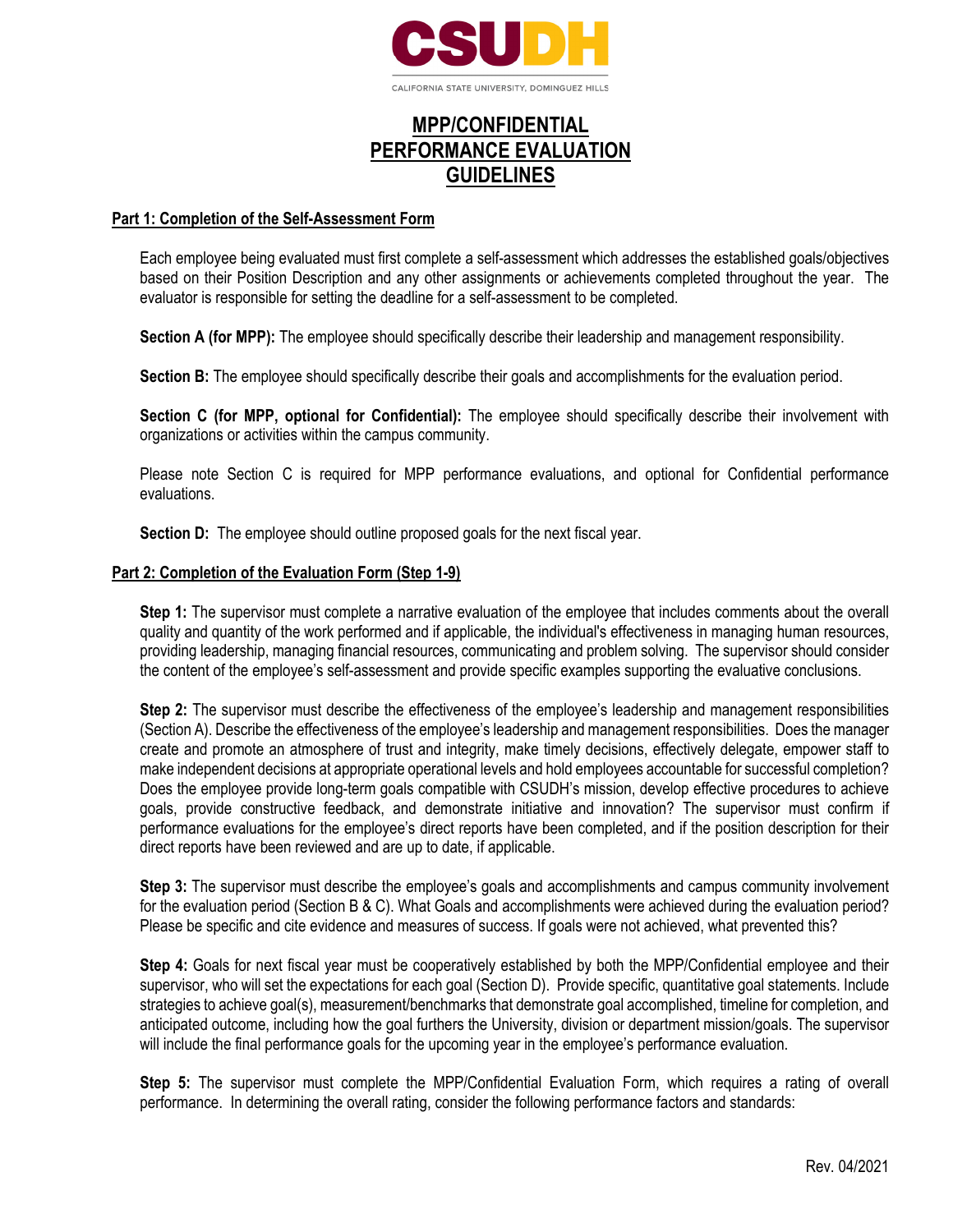## **Performance Factors:**

- 1. **Accountability:** Accepts personal responsibility for the quality and timeliness of work and holds self and others accountable for results. Addresses barriers, takes action, and creates and nurtures a performancebased culture.
- 2. **Adaptability:** Adapts easily to changing needs, conditions, and work responsibilities. Modifies approach, goals and methods in dynamic situations to achieve successful results. Easily and willingly considers other perspectives in reaching solutions.
- 3. **Communications:** Facilitates and solicits feedback from others in an accommodating way and is able to collaborate and resolve issues. Is able to ascertain the vision and goals of others and consider that information in fulfilling their responsibilities and contributing to University goals.
- 4. **Creativity and Innovation:** Makes novel use of existing ideas, approaches, technologies, and/or products and develops innovative ideas and solutions to a variety of challenges.
- 5. **Diversity and Inclusiveness:** Creates and/or contributes to a culture that values, supports, and reflects diversity and incorporates a multitude of perspectives in pursuit of University goals. Progress on University goals is measured by more than simple demographic changes, but how policies and procedures have adapted to accommodate a diverse workplace.
- 6. **Ethics and Integrity:** Models high standards of ethics and integrity, and establishes an environment in which such behavior is the norm. Engages in decision-making that is appropriately transparent, and delivers on commitments. Fosters an environment where people trust that there is a high degree of congruence between what an individual says, and their actions.
- 7. **Professional Development:** Accurately assesses strengths and weaknesses of staff and provides insightful, motivating, and constructive feedback and guidance. Promotes professional development into workplace culture and empowers others to maximize their performance and growth potential.
- 8. **Relationship Building:** Cultivates an active network of constructive working relationships characterized by high levels of acceptance, cooperation and mutual respect and fosters collaboration and teamwork by being inclusive and supportive. Physically present and accessible to the campus community.
- 9. **Results Orientation & Empowering Initiative:** Facilitates a climate of risk taking that empowers others. Focuses on results and outcomes. Anticipates change, conveys clear priorities, and aligns efforts across functions. Takes action and balances day-to-day results with the accomplishment of key initiatives.
- 10. **Stakeholder Focus:** Appreciates and practices shared governance. Builds and maintains internal and/or external constituent satisfaction. Positions ideas and proposals to address the needs, interests, and concerns of multiple stakeholders.
- 11. **Leadership:** Creates an inspiring vision of the future. Motivates, inspires and coaches others to achieve that vision.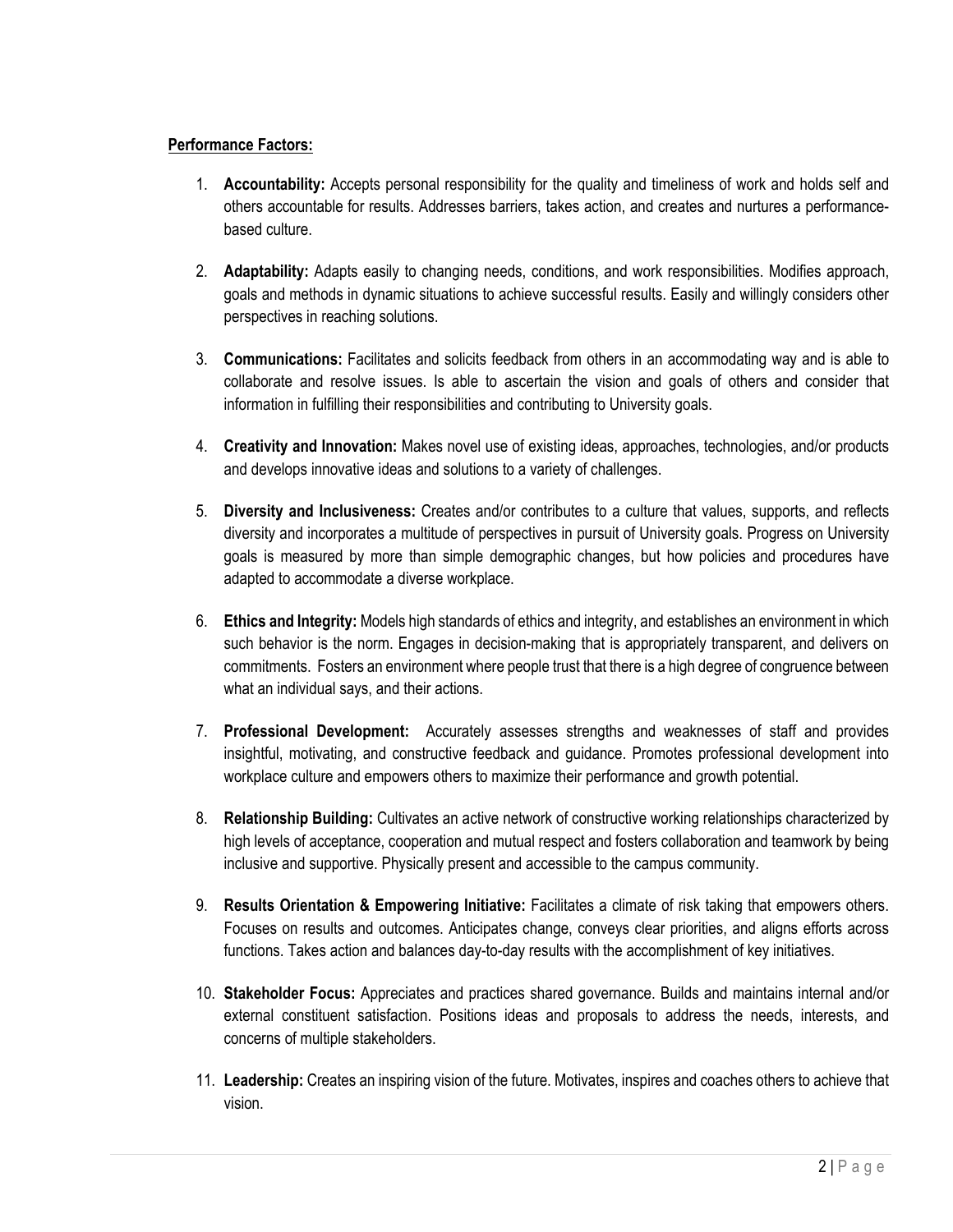- 12. **Strategy Alignment:** Formulates effective strategies aligned with University mission and values. Determines aggregate objectives, and sets priorities, consistent with strategic objectives.
- 13. **Teamwork:** Promotes a culture of collaboration and teamwork across institutional boundaries. Motivates teams to work with shared purpose, and resolves conflict in a constructive manner.
- 14. **Student Success:** Contributes to student success, and makes decisions that incorporate that goal into workplace actions in a meaningful way.
- 15. **Campus Involvement:** Degree to which one interacts with multiple stakeholders and domains across the campus to accomplish goals and achieve the University's mission and directives.

### **Ratings:**

**Exceptional (5):** Performance and results far exceed the position's requirements and expectations. Consistently integrates a wide variety of skills to outstandingly and effectively solve problems and carry out duties, responsibilities, goals and objectives well beyond the expectations of the position. Outcomes and solutions are routinely excellent and seldom matched by others. Demonstrates the highest level of performance standards in handling all assignments. Performance is consistent with the behavior associated with the selected critical performance factors. Overall, performance demonstrates a very high degree of expertise, initiative and leadership and serves as a model of excellence for others. Incumbent adds value to the organization well beyond what was expected. High level of sustained performance merits special recognition and compares with the best the CSU has. This score may be awarded because of outstanding performance involving a one-time special project.

*Exceeds Expectations (4):* Accomplishes considerably more than required or expected. Incumbent frequently demonstrates the ability to integrate a variety of skills to effectively solve problems, seek out areas that require attention, and carry out duties, responsibilities and objectives beyond the expectations of the position. Performance is consistent with the behavior associated with the selected critical performance factors and he/she is expected to successfully complete their assigned annual goals. Consistently adds value to the organization beyond what is expected and is one of the key contributors to the organization.

*Meets Expectations (3):* Performance consistently meets the position's requirements and expectations. Assigned goals, tasks, responsibilities and projects are achieved within acceptable standards. Basic, routine work is handled efficiently and effectively. During the review period, there may have been some accomplishments that exceeded expectations, most that met expectations and, possibly, some areas where results may not have fully met expectations. Overall, demonstrates the ability to handle projects or assignments within the scope of the position and demonstrates the ability to integrate a variety of skills to solve problems and carry out duties, responsibilities and objectives. Performance is generally consistent with the behavior associated with the selected critical performance factors. Provides value to the organization and is a fully competent performer.

*Needs Improvement (2):* Performance and results meet some, but not all of the position's requirements and expectations. Overall performance needs improvement. The need for further development or improvement in one or more of the critical performance factors is recognizable. Requires more than a normal amount of guidance and follow-up to ensure that assignments are progressing adequately. Performance is occasionally consistent with the behavior associated with the selected critical performance factors. Sustained progress and improvements are required in one or more of the critical performance factors. Such employees must be given a plan for improvement with appropriate measurements and re-evaluated within a six-month period. Failure to show improvement must result in an examination of other ways to improve or a discussion on future employment.

**Unsatisfactory (1):** Performance and results are not acceptable. Performance is below the minimum needed to fulfill the principal duties, responsibilities, objectives and expectations of the position. Incumbent requires an unreasonable amount of direction and guidance. Such employees must be given a plan for improvement with